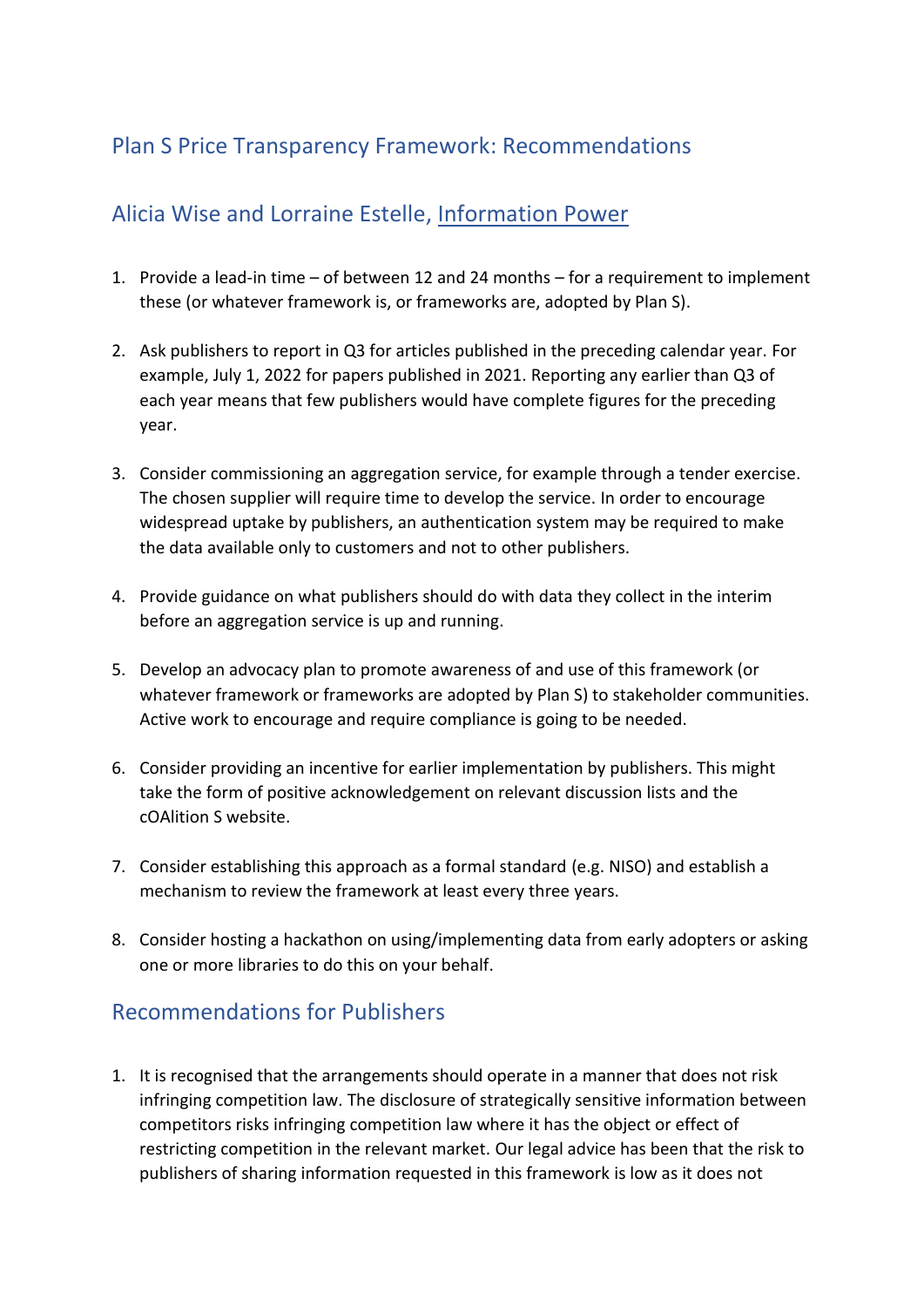appear to involve the sharing of strategically sensitive information, the exercise is driven by customers, and the objectives are pro-competitive because the intention is to empower customers to make informed choices about services by giving them access to relevant information in a readily accessible and standardised manner. At least one publisher has formed a different view, identifying certain of the information requested as strategically sensitive, and concluding that sharing the information presents competition risk unless the information is shared only with customers and not with competing publishers. You will need to form your own view and should consider taking legal advice. For transparency we have shared our legal advice – *it is legal advice to Information Power and not any other party*.

- 2. We have recommended to cOAlition S that they consider making data available in a way that makes it accessible to customers only. In whatever way cOAlition S decides to move forward, and despite the view that any competition risk would be low, we recommend that publishers do *not* access other publishers' data.
- 3. It will be important to engage with your manuscript submission system provider. These systems will need to evolve to facilitate publisher automation and therefore compliance with the requirements.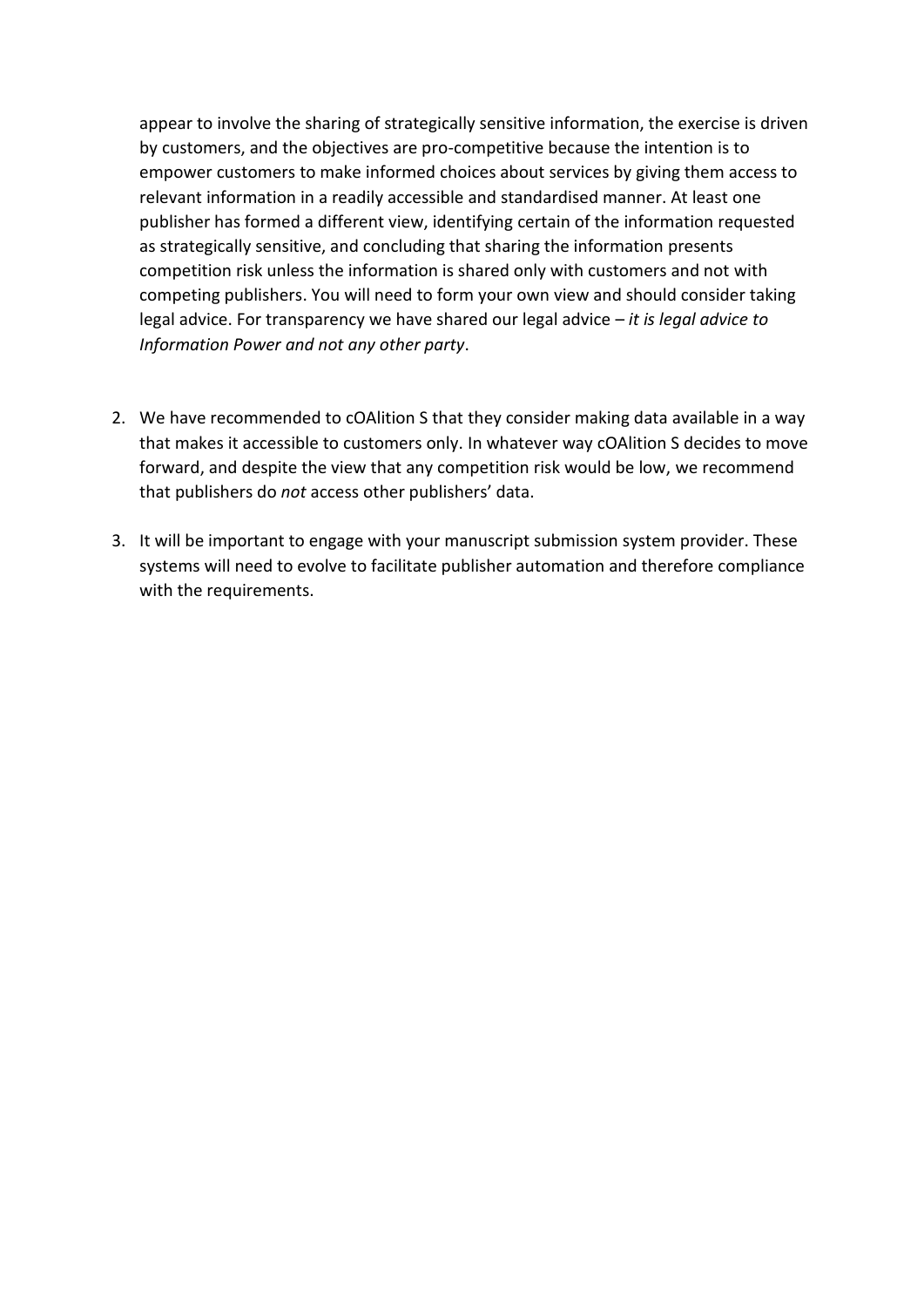# **SHOOSMITHS**

5 February 2020 Legally privileged and confidential

### **OPEN ACCESS PRICE TRANSPARENCY**

#### **COMPETITION LAW CONSIDERATIONS**

*This note sets out our high-level comments on the competition law position with regard to the proposed arrangements described in the independent report published by Information Power on behalf of cOAlition S in relation to developing a framework for the transparent communication of Open Access services (the "Report").*

## **1 EXECUTIVE SUMMARY**

- 1.1 For the reasons below, we consider the proposals to be very low risk from a competition law perspective.
- 1.2 As explained in Section 4 below, we do however recommend changes to some of the terminology used in relation to the proposals, principally that they should refer to "value" or "service" (or similar), rather than "price" (for example in relation to the current references to "price transparency" and "price information"). This is to avoid giving the (wrong) impression that the proposals involve a disclosure of the prices that publishers charge (which they do not), which could be suggestive of competition law concerns.

#### **2 THE PROPOSALS**

2.1 The proposals are as described in the Report. In brief, the proposals involve publishers periodically completing a standardised framework document with information about their publications. The framework document is divided into three parts: (i) Section 1 – "Basic title metadata"; (ii) Section 2 – "Contextual metadata"; and (iii) Section 3 – "Pricing information". We understand that publishers will additionally submit the data to CrossRef, an aggregation service, who will make it openly available.

## **3 COMPETITION LAW CONSIDERATIONS**

- 3.1 As we understand it, and consistent with the over tenor of the Report, the rationale for the proposals is very much to benefit customers – the proposals are intended to enhance customers' ability to make informed choices about publications by giving them access to relevant information in a readily-accessible, standardised manner. In principle, therefore, the objectives of the proposals are pro-competitive.
- 3.2 It must however be recognised that, regardless of whether the proposals are intended to be procompetitive, it is important that they are structured and operated in a manner that does not (inadvertently) risk giving rise to competition law sensitivities. In this regard, we have "sense checked" the proposals with regard to the following competition law considerations:

#### 3.2.1 **Disclosure of information between competitors**

The proposals will involve publishers disclosing certain information about their publications through the framework document.

Whilst the information in question is intended for use by the publishers' customers, it is assumed that rival publishers will have access to the information. The disclosure of information between competitors risks infringing competition law where it has the object or effect of restricting competition in the relevant market.

The law in this area is complex but we make two broad observations, as follows:

# **a) First, competition law concerns could arise only if the proposals involve a disclosure of strategically sensitive information between competitors – the proposals do not appear to involve any such disclosure.**

Information is strategically sensitive if it reduces strategic uncertainty in the market – broadly, it means commercially sensitive information. Future pricing information is usually regarded as the most sensitive information, but information relating to other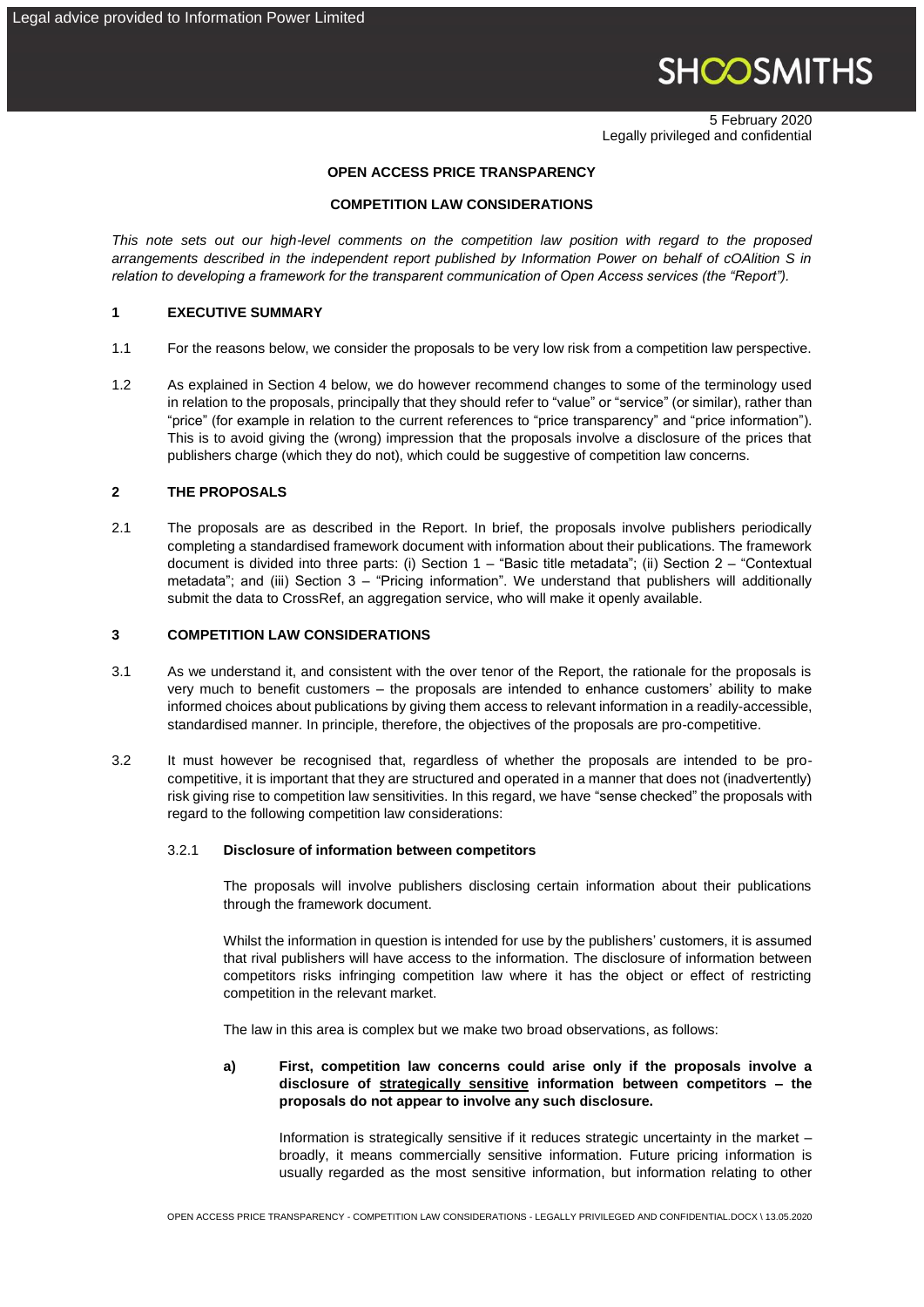commercial parameters (such as costs, capacities, qualities, marketing plans, risks, investments, technologies and R&D) can also be sensitive, depending on the facts.

The information that publishers will submit does not appear to be strategically sensitive.

As detailed more fully in the Report, Section 1 ("Basic title metadata") and Section 2 ("Contextual metadata") of the framework document request certain information about the publishers' titles. By its nature, this information seems to be non-strategic.

Section 3 of the framework document is headed "Pricing information". What it seeks to achieve is an indication of each publication's focus from a values/services perspective:

- Publishers will not submit any information about the prices they charge.<sup>1</sup>
- Publishers will indicate what percentage of their (undisclosed) prices they would allocate to the different focuses that are listed. This is intended as a convenient mechanism to broadly identify and quantify each publication's focus.
- The categories to which publishers are invited to allocate figures are fairly wide and non-specific (for example, they include journal development, peer review sales & marketing, author & customer support, and services pre- and post-publication).
- The information that each publisher provides may potentially be aggregated across a number of publications.

Overall, whilst the information will hopefully enable customers to better compare different publications/titles, it seems unlikely that the information could give publishers any meaningful insight into rivals' strategy, ie that it is not strategically sensitive.

#### **b) Second, the fact that the proposals have been driven by customers (ie rather than by publishers) offers additional comfort as to the competition law position.**

As we understand it, the proposals have been driven by customers' wish for greater transparency, to help them make better informed purchasing decisions. Again, the law in this area is complex, but these points offer additional comfort from a legal perspective (and the fact that publishers may have been consulted on the proposals and/or may choose to submit the data to CrossRef does not in principle alter the position).

# 3.2.2 **Standardisation between competitors**

Depending on the circumstances, agreements between competitors that standardise aspects of their commercial conduct may benefit competition (eg because it enhances customers' ability to compare offerings) or may be detrimental to competition (eg standardisation reduces scope for rivalry). Whilst we have not considered the position in detail, for a number of reasons it seems very unlikely that these proposals could be detrimental to competition in this regard.

#### **3.2.3 Competition between publishers**

-

Over and above the comments made above, the proposals would not seem capable of having any detrimental effect on competition between publishers. We assume that all publishers will have the opportunity to participate, on fair and non-discriminatory terms. We further assume that

Publishers will be invited to input their list prices, but we understand that (i) these do not reflect actual pricing to customers (bearing in mind that the prices charged to customers are usually individually negotiated and will typically reflect discounts off the list price) and (ii) publishers' list prices are publicly available, in particular from the publishers' own websites. On that basis, there appears to be a solid basis for taking the view that publishers' list prices are not strategically sensitive.